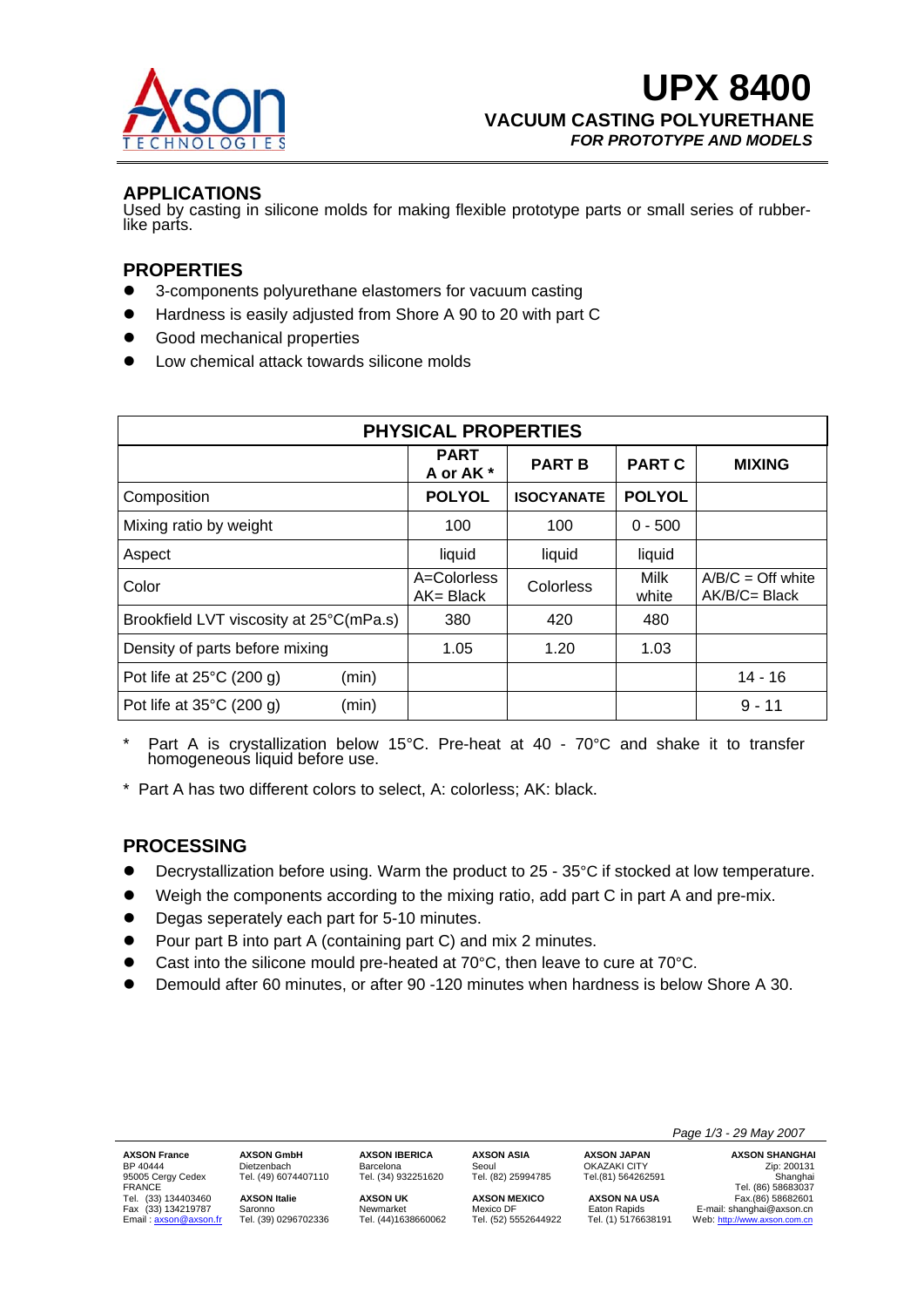

| MECHANICAL PROPERTIES at 23°C <sup>(1)</sup> |              |             |             |             |             |
|----------------------------------------------|--------------|-------------|-------------|-------------|-------------|
| Mixing Ratio                                 | A:B:C        | 100:00:0    | 100:100:50  | 100:100:100 | 100:100:150 |
| <b>Hardness</b><br>ISO868:2003               | Shore A      | 86          | 80          | 72          | 65          |
| Elongation<br>ISO37:2005                     | $\%$         | 450         | 470         | 500         | 490         |
| Tensile trength<br>ISO37:2005                | <b>MPa</b>   | 22          | 18          | 13          | 12          |
| Tear strength<br>ISO34:2004                  | N/mm         | 70          | 60          | 45          | 34          |
|                                              |              |             |             |             |             |
| Mixing Ratio                                 | A:B:C        | 100:100:200 | 100:100:300 | 100:100:400 | 100:100:500 |
| <b>Hardness</b><br>ISO868:2003               | Shore A      | 58          | 43          | 28          | 16          |
| Elongation                                   | $\mathsf{A}$ | roo.        | r 10        | roo.        | rro.        |

 $1$  ISO34 :2004 | N/mm | 25 | 16 | 14 | 12 *(1)Average values obtained on standard specimens /Hardening 1hr at 70*℃ *+ 24hr at 70*℃ *+ 24 hr at 25*℃*.* 

Liongalion | % | 520 | 540 | 580 | 660<br>ISO37 :2005 | % | 520 | 540 | 580 | 660

 $I$  ISO37 :2005 MPa 10 10 8 7 6

# **HANDLING PRECAUTIONS**

Normal health and safety precautions should be observed when handling these products :

• Ensure good ventilation

Tensile trength

Tear strength

- Wear gloves, safety glasses and waterproof clothes.
- For further information, please consult the product safety data sheet.

# **STORAGE CONDITIONS**

Shelf life of POLYOL components is 12 months; ISOCYANATE is 6 months in a dry place and in their original unopened containers at a temperature between 20 to 30°C.

Any open can must be tightly closed under dry inert gas (dry air, nitrogen, etc.).

# **PACKAGING**

| PART A, AK        | PART B     | PART C     |
|-------------------|------------|------------|
| $1 \times 1.0$ KG | 1 × 1.0 KG | 1 × 1.0 KG |

|                       |                      |                      |                      |                     | Page 2/3 - 29 May 2007       |
|-----------------------|----------------------|----------------------|----------------------|---------------------|------------------------------|
| <b>AXSON France</b>   | <b>AXSON GmbH</b>    | <b>AXSON IBERICA</b> | <b>AXSON ASIA</b>    | <b>AXSON JAPAN</b>  | <b>AXSON SHANGHAI</b>        |
| BP 40444              | Dietzenbach          | Barcelona            | Seoul                | OKAZAKI CITY        | Zip: 200131                  |
| 95005 Cergy Cedex     | Tel. (49) 6074407110 | Tel. (34) 932251620  | Tel. (82) 25994785   | Tel.(81) 564262591  | Shanghai                     |
| <b>FRANCE</b>         |                      |                      |                      |                     | Tel. (86) 58683037           |
| Tel. (33) 134403460   | <b>AXSON Italie</b>  | <b>AXSON UK</b>      | <b>AXSON MEXICO</b>  | <b>AXSON NA USA</b> | Fax.(86) 58682601            |
| Fax (33) 134219787    | Saronno              | Newmarket            | Mexico DF            | Eaton Rapids        | E-mail: shanghai@axson.cn    |
| Email: axson@axson.fr | Tel. (39) 0296702336 | Tel. (44)1638660062  | Tel. (52) 5552644922 | Tel. (1) 5176638191 | Web: http://www.axson.com.cn |
|                       |                      |                      |                      |                     |                              |